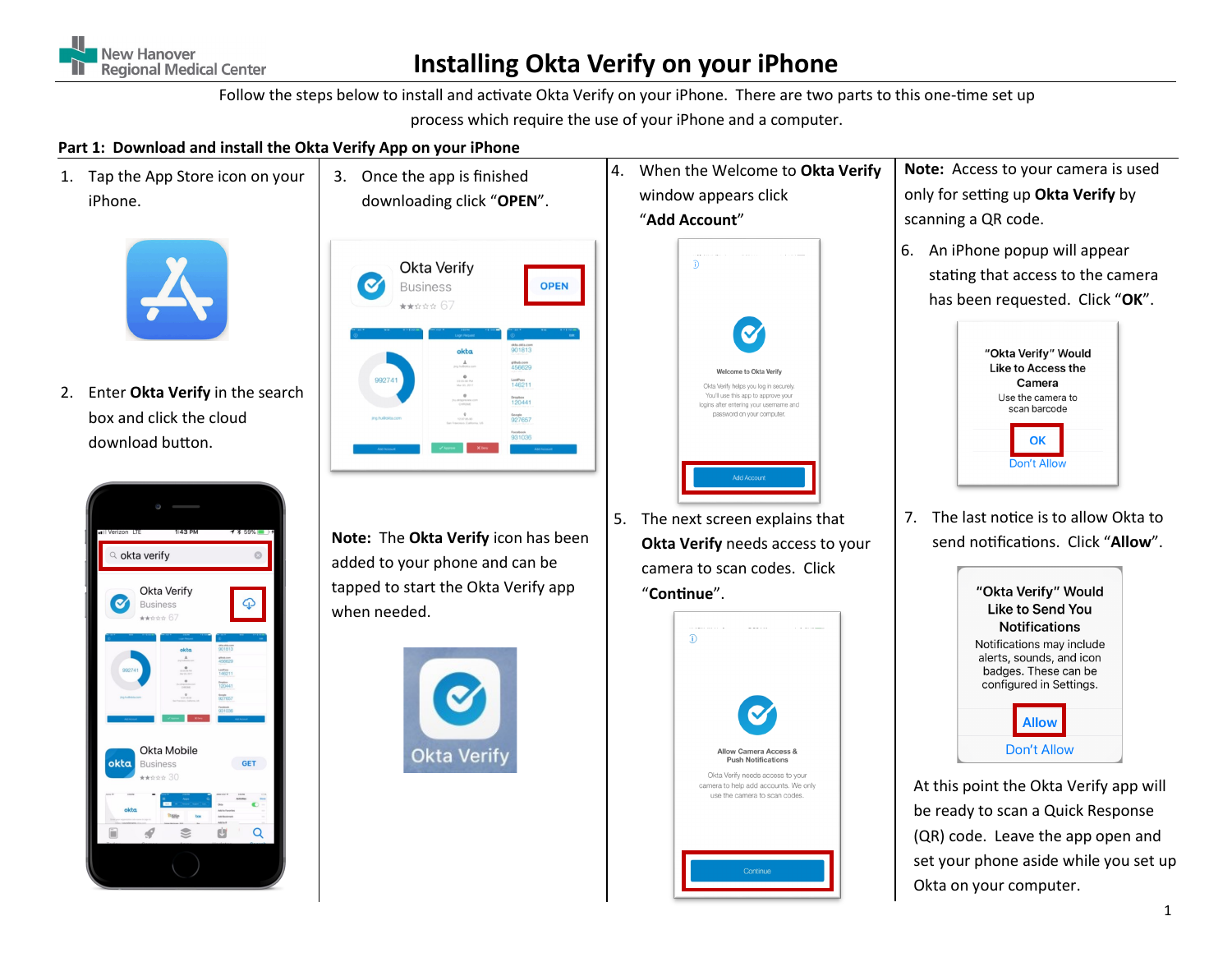

#### **Part 2: Complete Okta Setup on your computer**

- 8. **On any computer** open a browser and go to the link: <https://nhrmc.okta.com>
- 9. If requested enter your NHRMC/Epic Username and Password.

**Note:** If you are an administrative user using your office computer this screen will not appear. Continue to Step 10.

- **Vew Hanover** egional Medical Center Sign In Username Password Sign In Need Help?
- 10. Click on your name and select "Settings" in the dropdown menu.



11. Under the Extra Verification section click on setup next to the Okta Verify Mobile App.

Extra verification increases your account security when signing into Okta

 $\blacktriangleright$  Setup

Next

✔ Extra Verification

Okta Verify Mobile App

Required

and other applications you use.



Apple and click next.



13. The next screen **on your Computer** will display a Quick Response (QR) code. At this point you need to return to the Okta app on your phone.



14. Hold your iPhone up to the **Computer screen (not the QR** 

**code on the instructions)** to allow the phone camera to capture the code. You may need to move the phone a little until it focuses correctly. The app will automatically take the picture for you.



Once the QR code is read correctly the Okta app on your iPhone will display 6 numbers that will change every 30 seconds. Once we go live you can use the numbers to verify your identity but for now you can close the app.



Congratulations! You have finished setting up the **Okta Verify** app on your iPhone. You can close the app on your phone and proceed to step 15 to complete the configuration on your computer.

**DO NOT UNINSTALL THE OKTA APP**